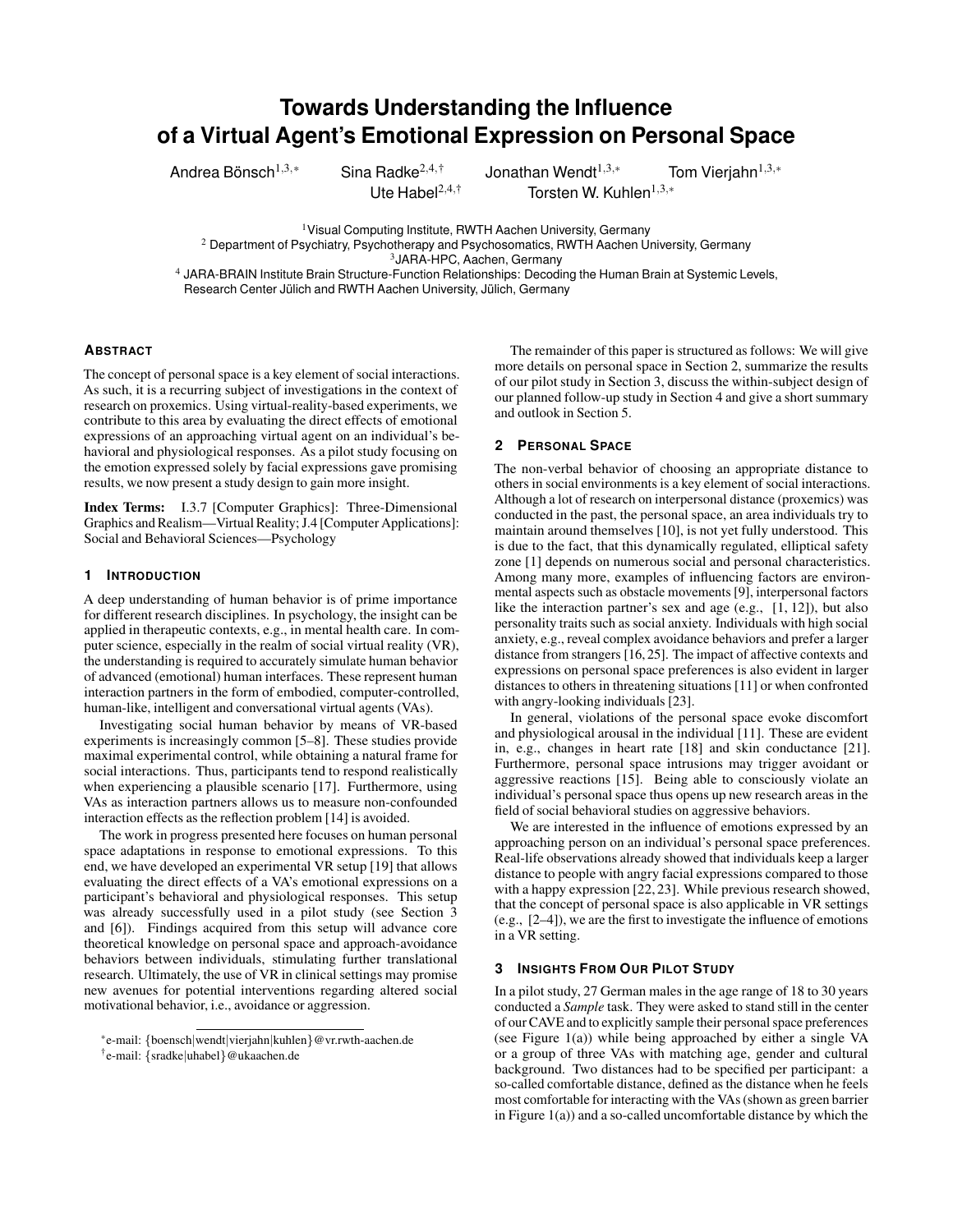

<span id="page-1-1"></span>Figure 1: A male participant samples his personal space preferences (a), while being approached by a male VA from eight directions (b) in a randomized order. (Images adapted from [\[6\]](#page-2-5).)

participant felt the urgent need to step aside as his personal space was already invaded by the VAs (shown as red barrier in Figure [1\(](#page-1-1)a)).

The VAs were looking at the participants while approaching them with about  $0.8$ m/s randomly from six directions (see D1 to D5 in Figure [1\(](#page-1-1)b)), showing one of two emotions as facial expressions: angry  $(E_a)$  or happy  $(E_h)$ . Some of our findings were in line with previous observations of real-world or VR-based studies: the elliptical form of the personal space was indicated (e.g., cp. [\[1\]](#page-2-8)), a larger distance was kept to the single, angry VA compared to the happy one (cp. [\[23\]](#page-2-14)), and single VAs were allowed to come closer compared to the group (e.g., cp. [\[13\]](#page-2-21)). For more details, we refer the interested reader to [\[6\]](#page-2-5).

# <span id="page-1-0"></span>**4 DESIGN OF THE FOLLOW-UP STUDY**

Our pilot study is a reasonable foundation for further investigations on the impact of emotions on individuals' personal space preferences and reactions to personal space invasions. As the effect of the emotions was very pronounced for the single VA, gaining more insight in this condition is most promising. Thus, we plan to extend our measurements as well as the participant's tasks.

#### **Sampling the Complete Personal Space**

While our pilot study only focused on the frontal and the lateral personal space preferences, our follow-up study will also take the personal space behind the participants into account. Thus, the directions of approaching in the *Sample* task will be extended by D6 to D8, as shown in Figure [1\(](#page-1-1)b). To this end, we will embed footstep sounds as auditory cues to account for the fact that the VA approaching the participant's back is not in his field of view.

In order to allow the participants to perceive the correct emotion without seeing the body posture or the facial expression, different sounds for the footsteps will be used. For *Ea*, the sound will indicate a stomping individual. For  $E_h$ , a softer sound indicating light-footedness will be used.

#### **Emotional Expression**

In our everyday life, we infer others' motivational and emotional states not only via their facial expressions, but also via a plethora of non-verbal cues, e.g., eye gaze and body posture. Thus, we plan to extend our setting by adding an appropriate body language to the facial expression. As done in our pilot study, the gaze is oriented towards the participant, while blinking avoids an unnatural starring in the about 9s of approaching.

In order to obtain a personal space baseline, participants will be asked to conduct the *Sample* task first with a VA showing a neutral emotion  $(E_n)$ , before facing the angry and the happy VA in a random order. Thus, each *Sample* task consists of 8 approaches repeated for 3 emotions, resulting in 24 runs.

Advancing from our pilot study, we will run a perception session as pre-study. To verify the perception of the emotions, we will combine our pilot study and the approach of Llobera et al. [\[13\]](#page-2-21): A VA will approach the individual's front and back in 3 fixed distances (one intimate, one personal, one social), showing different characteristics of  $E_a$  and  $E_h$  for the face, the body, and the footsteps. By collecting data on how strong the respective emotion was perceived, the best rated characteristic per emotion will be used in the final study.

To perceive  $E_n$ ,  $E_a$  and  $E_h$  equally long, the agent's walking pace will be kept constant. Furthermore, no gestures will be embedded as their exact timing and form of presentation may add too many confounding factors to our design.

#### **Physiological and Behavioral Indicators**

As the pilot study focused on explicitly sampling the personal space, we favored a subjective indicator of proxemics. This will now be combined with implicit physiological measurements: heart rate by means of a heart rate sensor on a chest strap, skin conductance by means of a skin response sensor attached to the non-dominant hand. For the *Sample* task, this additional insight allows searching for correlating patterns in the gathered data.

Subsequent to the *Sample* task, we will obtain behavioral indicators by implicitly verify the participant's personal space preferences. In the so-called *PassBy* task, the participants will be approached from different directions by a VA showing either *Ea* or *Eh*, while knowing that the VA will pass by. Depending on the personal space areas gathered in the previous *Sample* task, the VA will adapt its trajectory to avoid collisions while passing sometimes close and sometimes more distant. During the VA's approach or pass by, participants are explicitly allowed to step aside or to turn at any time if they feel uncomfortable. The deviations to the participant's original position will be tracked, evaluated and compared with the implicit physiological measurements.

#### **Display Devices**

To be comparable to our pilot study, we will also conduct the follow-up study in our CAVE, using the acoustic system in it's ceiling for the footstep sounds. By means of a binaurale auralization simulating the natural hearing experience, the participants are able to localize the sound correctly in 3D space (cp., e.g., [\[24\]](#page-2-22)).

Besides the CAVE, two additional displays will complete our study design:

As second device, the HTC Vive with headphones and a bodyavatar will be used. By this, we hope to find indicators if and how the limited field of regard by an HMD influences the personal space preferences depending on the perceived VA's emotion. Furthermore, a comparison between HMD and CAVE will provide insights which display system to favor for future studies: while HMDs are affordable, wearing them for a longer period may be unfavorable or even not possible, especially for individuals with anxiety disorders. In contrast, CAVEs are high-priced and rare, however exclude less potential participants.

The third device will be a desktop. In order to compare our *Sample* results to previous findings from psychology, the common computerized stop-distance paradigm will be used. In a top-down view, participants drag a virtual space invader from all eight directions towards their own virtual representation. The *PassBy* task will not be conducted at the desktop.

#### **Brief Study Procedure**

While excluding participants of our pilot study, 60 German males in the age range of 18 to 30 will be recruited for our within-subjects study. To account for the age, gender and culture impact on personal space, they will face the virtual character of the single VA conditions